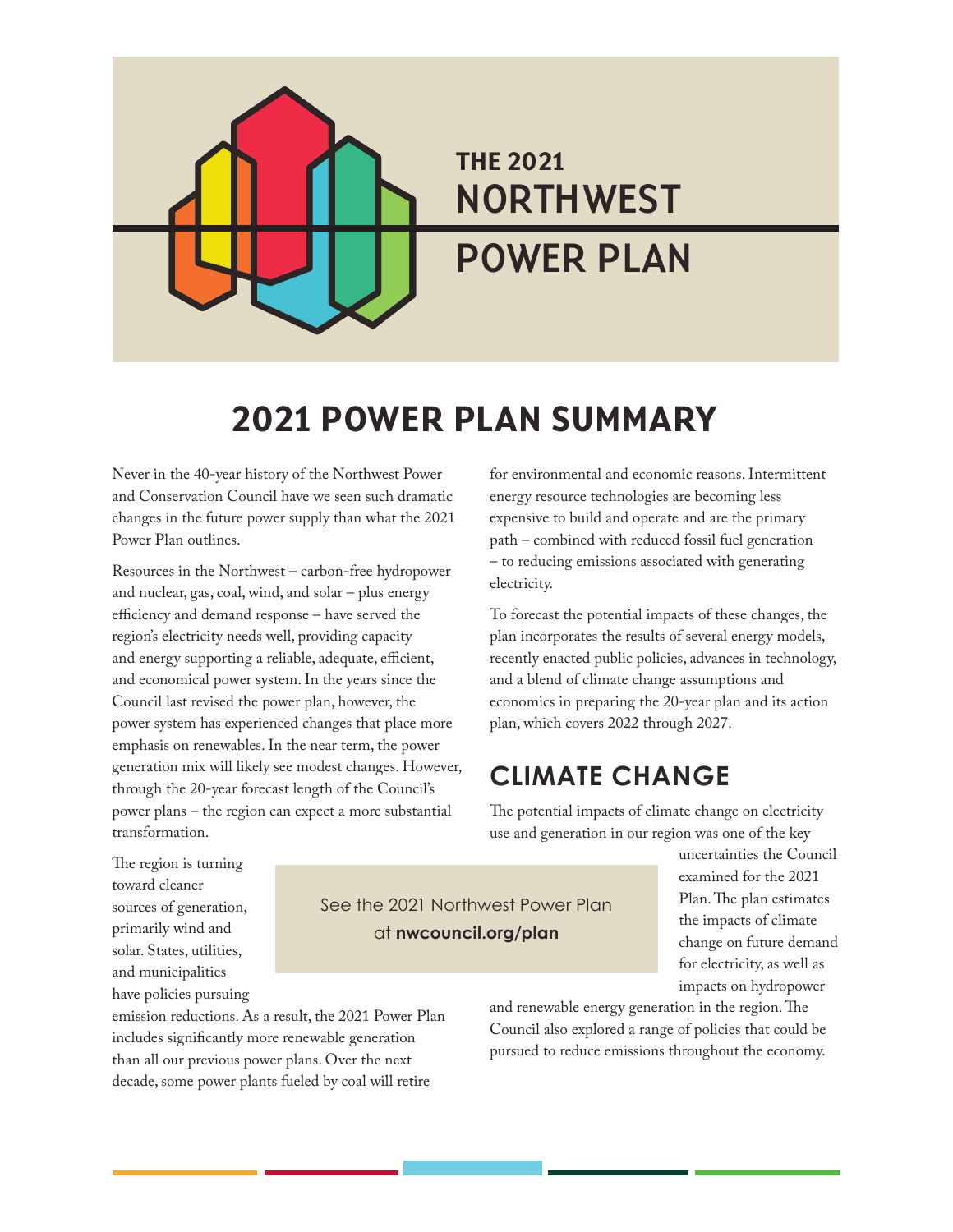

# THE 2021 **PLAN SUMMARY**

#### **MAINTAINING A RELIABLE AND ADEQUATE POWER SUPPLY**

Increasing our dependence on sunshine and wind to make electricity has risks – primarily the risk of reduced output when the sun goes down and the wind stops blowing. Maintaining an adequate and reliable power supply will be challenging. This is a fundamental uncertainty the Council faced in developing the 2021 Power Plan.

The uncertain future has been a consistent focus through all the Council's power plans. The Council utilizes a combination of computer-based mathematical models and analysis to assess risks and uncertainties across thousands of scenarios of power demand and resources. Additionally, the Council collaborates extensively with advisory committees to discuss these uncertainties and explore solutions.

The interconnected Western power grid encompasses 14 states, two Canadian provinces, and a portion of Mexico. Across this vast area, utilities, regulatory agencies, transmission managers, and interest groups will need to work together to ensure the entire power system remains adequate and reliable. The plan recognizes that individual utilities, which have varying access to electricity markets and varying resource needs, will require near-term investments in generating and energy efficiency resources to meet their adequacy and reliability needs.

As more renewables are added to the power system, this affects when hydropower can be generated. The Columbia River hydropower system can be used to help integrate additional renewable resources into the regional power supply and ensure it remains adequate and reliable. But as the system increasingly is used in this way, it will be important to understand the potential impacts of operational changes at the dams,

where there are legal constraints to assist fish passage. The 2021 Power Plan includes the Council's Columbia River Basin Fish and Wildlife Program and 2020 Addendum. Both the power plan and fish and wildlife program account for dam operations intended to protect fish and wildlife affected by hydropower dams.

### **THE RESOURCE STRATEGY**

At the same time that clean-energy policies and decarbonization goals have been adopted at the state, utility, and community levels, significant retirements of coal-fired generating plants have been announced and planned – not only in the Northwest but throughout the West. These retirements are necessary in order to comply with clean-energy policies, but also because power prices today are increasingly influenced by the inexpensive price of natural gas and renewable resources. As a result, these resources are out-pricing electricity from coal plants.

While the region adapts to these policies, new economic signals, new resource development and dispatch, changing system operations, and uncertainty about the future, the Council is confident that the resource strategy in the 2021 Power Plan will propel the region through the changes while maintaining an adequate, efficient, economical, and reliable power supply. Here are the elements of the resource strategy, described in detail in Section 6:

• Energy efficiency: The Council recommends the Bonneville Power Administration and regional utilities plan to acquire between 750 and 1,000 average megawatts of cost-effective energy efficiency by the end of 2027 and a minimum of 2,400 average megawatts by 2041. The 2021 Plan includes less efficiency than past plans, which underscores the high achievements of the last 40 years. Much of the inexpensive efficiency has been achieved, and what